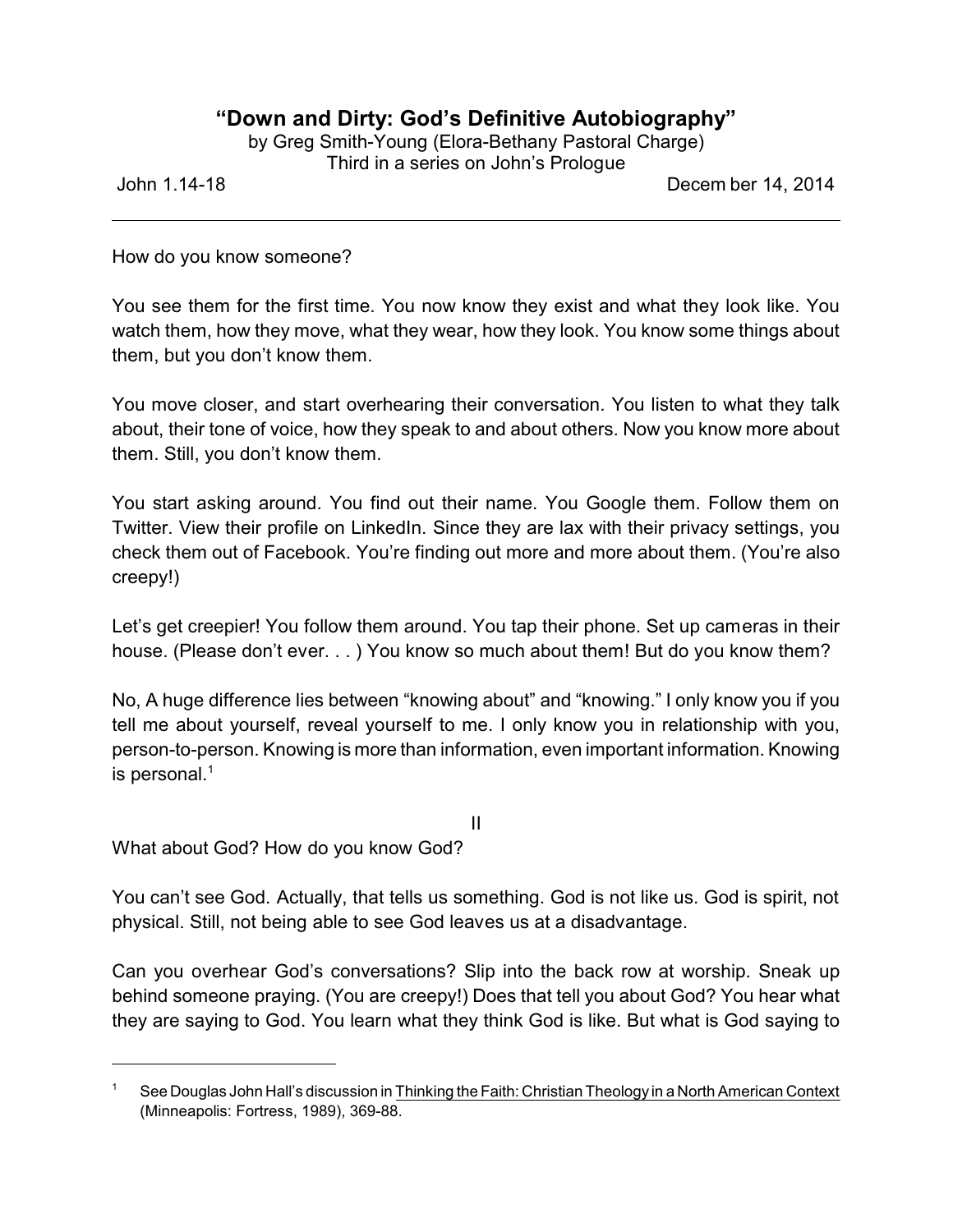## them?

You ask around about God, getting many viewpoints. You devour books about God. You find out all sorts of ideas. And you are more confused. One person says one thing, the next says the opposite. Do you know God any better?

You think philosophically. You surmise that any being worthy of being "God" must know everything (omniscient; philosophers love words like that). God must be everywhere (omnipresent). God must be all-powerful (omnipotent). God must not depend on anything, but everything must depend on God. And so on. You know a lot about God. The more you know, the more you realize how much you don't know. If God is real, then God must be so far beyond our understanding.

Do you know God? Remember, there is such a difference between "knowing about" and "knowing." The only way I can know God is if God tells me, shows me. I can only know God in relationship. Knowing is personal.

III

Suppose you are an artist, and a funny one too! You start a comic strip. A very popular comic strip. Suppose your name is Bill Watterson, and you create *Calvin and Hobbes*<sup>2</sup>. You make the whole *Calvin and Hobbes* world: the little boy Calvin, his real-life friend Hobbes the Tiger (whom everyone else mistakenly believes is a stuffed toy), Mom and Dad. Even Susie Dirkins, Calvin's nemesis. You guide them through their many adventures. You are a good creator.

Now suppose you want Calvin and Hobbes to know you, Bill Watterson. You could start talking to the page. Would that work? Could they even hear you?

You could write some words into the strip. Use extra-large, bold letters in a text bubble coming from the sky. These two philosopher-theologians (Hobbes and Calvin) would certainly have a lot to talk about, imagining what you are like, "The Great Text Bubble in the Sky." Still, would they know you?

Or, you could draw yourself into the strip. Insert a "Bill Watterson" character. He'd look like you, though necessarily limited to ink and that two-dimensional world. He would act like you act. He would say the things you say. Would Calvin and Hobbes know you? Yes, they only

<sup>2</sup> [http://en.wikipedia.org/wiki/Calvin\\_and\\_Hobbes](http://en.wikipedia.org/wiki/Calvin_and_Hobbes). The strip ran from 1985 to 1995.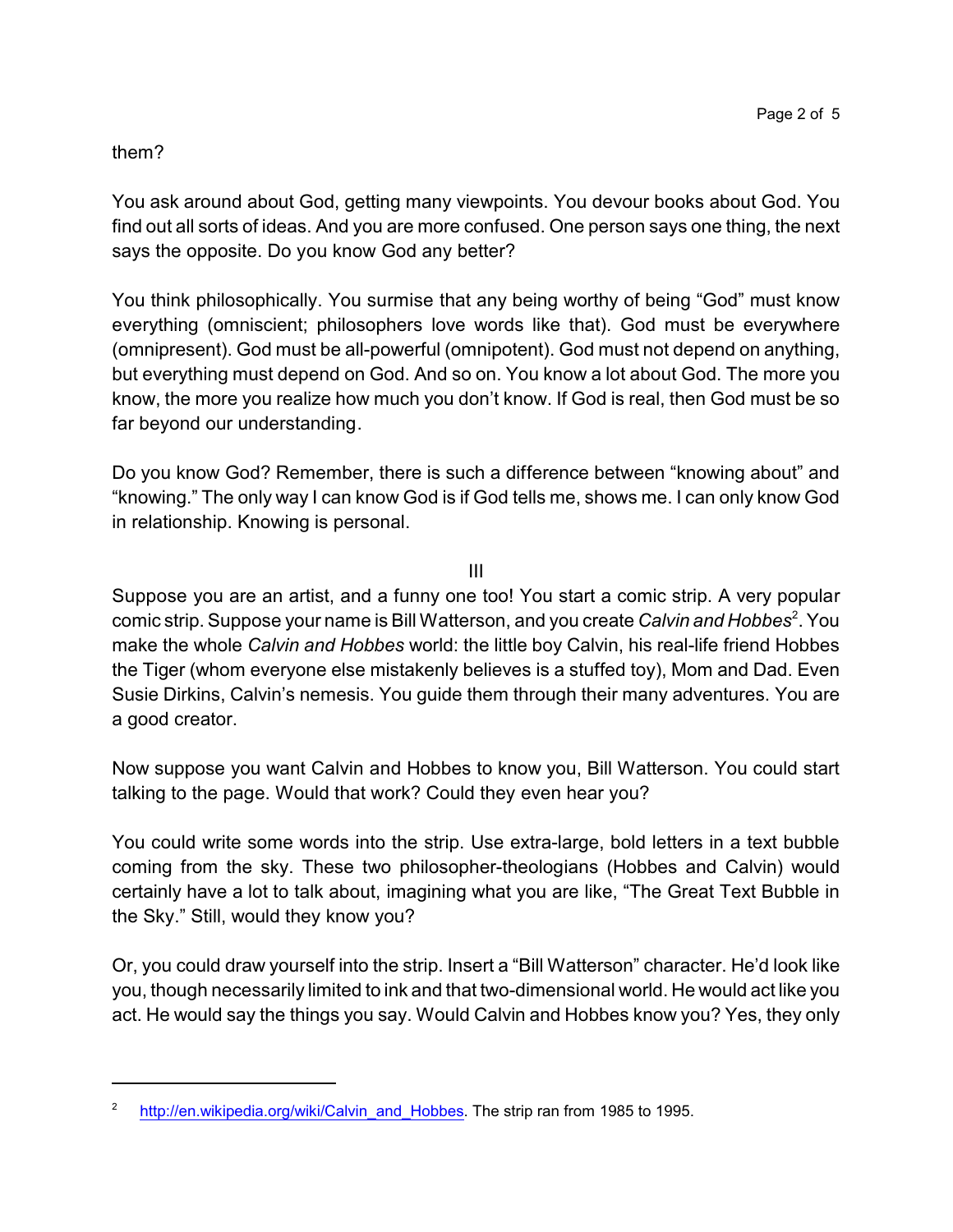way they can, through your character.<sup>3</sup>

IV

Now, let's hear our Scripture for today. [Actually, we're going to watch it, from a film called "The Gospel of John."]<sup>4</sup>

The Word became flesh and made his home among us. We have seen his glory, glory like that of a father's only son, full of grace and truth. John testified about him, crying out, "This is the one of whom I said, 'He who comes after me is greater than me because he existed before me.'" From his fullness we have all received grace upon grace. The Law was given through Moses; grace and truth came through Jesus Christ. No one has ever seen God. God the only Son, who is at the Father's side, has made God known. John 1.14-19 (CEB; alt)

I imagined the comic-strip artist becoming ink. In real life, the Word became flesh.

The Word, who is God. The Word, who is the Creator. God's self-expression of God's very self. The meaning, the purpose, the love who underlies and sustains the cosmos.

The Word became flesh. Not just "spirit." It doesn't even say "person." Flesh. Skin and bone, blood and organs and fat. Flesh. Dale Bruner says that in Jesus, God got "down and dirty.<sup>5"</sup> Exactly.

<sup>3</sup> I learned the "Calvin and Hobbes" illustration from John Bowen when we worked together in InterVarsity Christian Fellowship. John has since become director of the Institute of Evangelism at Wycliffe College, Toronto.

<sup>4</sup> [http://en.wikipedia.org/wiki/The\\_Gospel\\_of\\_John\\_\(film\)](http://en.wikipedia.org/wiki/The_Gospel_of_John_(film)). We watched the entire prologue, from 0:45 to 4:21. You can watch it online here:<https://www.youtube.com/watch?v=5hexhw3wWmE>. Better yet, buy it and support solid filmmaker efforts like this one.

<sup>&</sup>lt;sup>5</sup> Frederick Dale Bruner, The Gospel of John, A Commentary (Grand Rapids: Eerdmans, 2012), 34.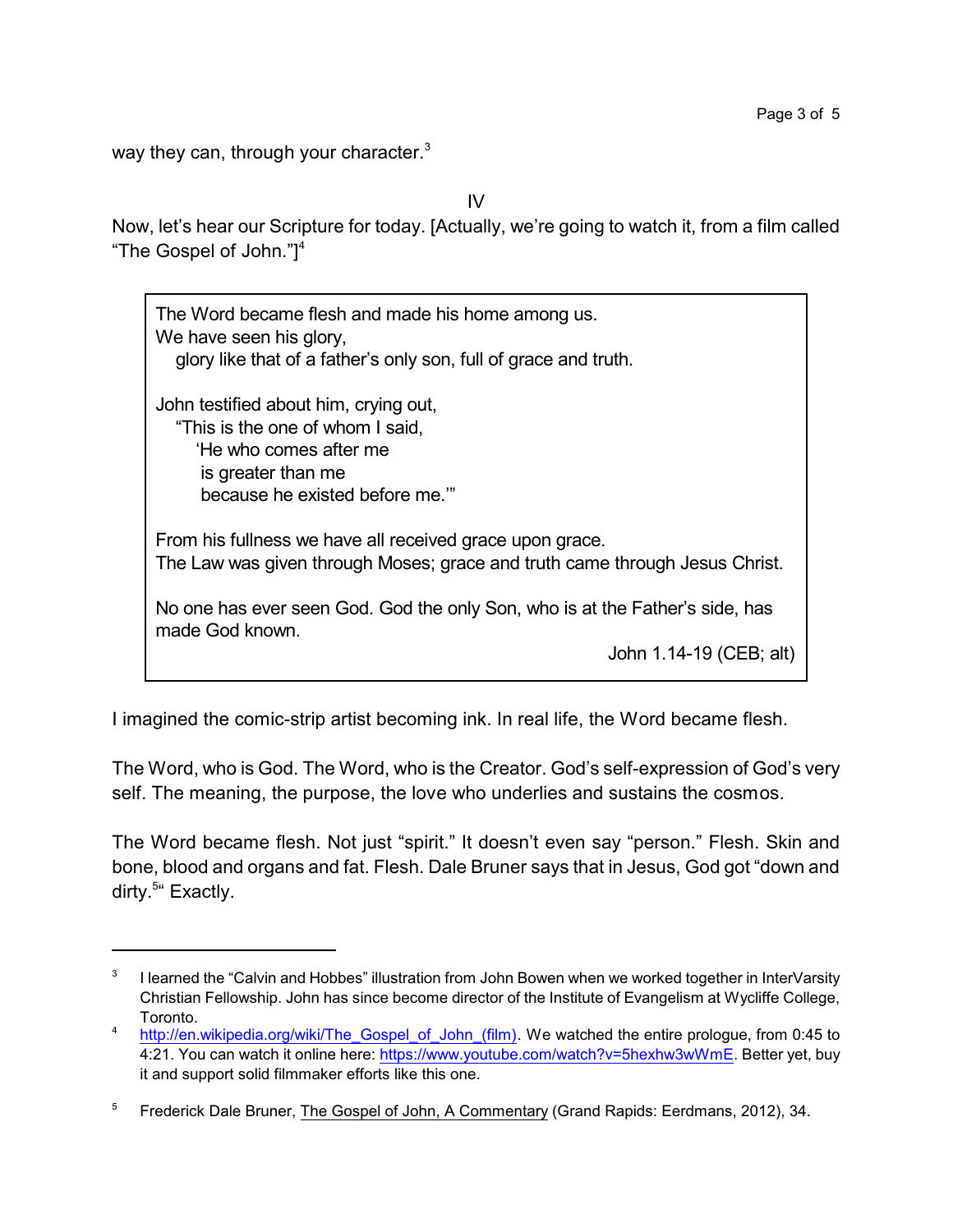The Word dwelt among us. The word "dwelt" (*skçnoô* in Greek) is about setting up camp, pitching a tent. Eugene Peterson put it this way: God moved into the neighbourhood. Exactly.

Spirituality can be so, well, spiritual. The Greeks, the thought-leaders of Jesus' day, loved the idea of the Word, above everything, ordering all things. But the idea that the Divine Word would become flesh . . . flesh is weak, flesh suffers pain, flesh can be smelly, flesh dies. God becoming flesh . . . preposterous!<sup>6</sup>

And the idea that he would be "fleshed" in a particular place, on a specific date. And that he would hail from a backwater hamlet, from a crushed people . . . ridiculous.

Preposterous, ridiculous. Or, exactly! This is the fundamental claim of Christianity: In Jesus, God became a human being without ceasing to be God. We call it "incarnation"; that means "become flesh." We celebrate it as the most important thing that ever happened<sup>7</sup>. To many, it is offensive: too mundane and messy for God who is holy; too specific, confined, limited for God who is everywhere. To us, though, this great "coming down" movement of God is glorious.<sup>8</sup>

Glorious. Exactly. We suppose glory to be impressive, beautiful, honourable, majestic, magnificent. In Jesus, the Word become flesh, and in him we see God's glory: unremarkable, ordinary, plain, even dishonourable and disgraced. For God's glory in Jesus is most seen in his death on a cross, that emblem of suffering and shame.

Saint Augustine said this about God the Word: "See how rich he is: 'All things were made through him.' See how poor he is: 'The Word became flesh and dwelt among us.'<sup>9</sup>"

 $\overline{V}$ 

What is a biography? It is a life-story someone writes about someone else. An autobiography is what someone writes about themselves. It's their own self-explanation, their own self-interpretation.

Jesus is God's authorized autobiography. $^{\mathsf{10}}$ 

<sup>&</sup>lt;sup>6</sup> Raymond E. Brown, The Gospel According to John  $\frac{|X|}{|X|}$  (New York: Doubleday, 1966), 31.

 $7^7$  G. O'Day, quoted in Bruner 34.

Bruner, 34.

<sup>9</sup> Ibid, 53.

<sup>&</sup>lt;sup>10</sup> "Jesus of Nazareth is the invisible God's authorized exegete and exegesis, God's authorized selfinterpretation and self-explanation.

As we know, a biography is the story of the life of a person by another person; an autobiography, on the other